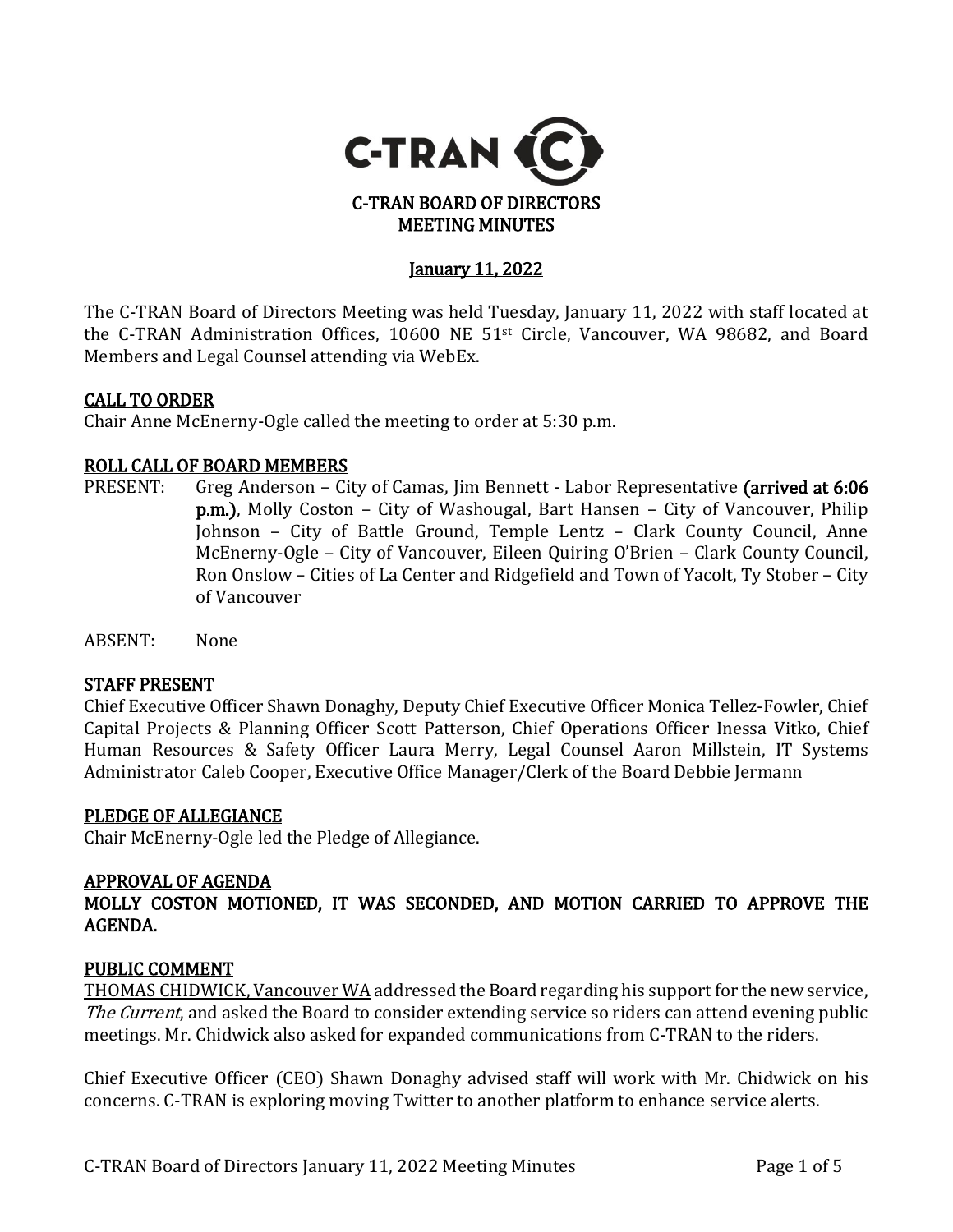Board Member Bart Hansen suggested FAQ's posted to the website regarding The Current service.

CEO Donaghy said FAQ's have been developed and will be shared via social media. The FAQ's will evolve with the service.

## CONSENT AGENDA

- 1. APPROVAL OF BOARD MEETING MINUTES: DECEMBER 14, 2021
- 2. APPROVAL OF BOARD SPECIAL MEETING MINUTES: DECEMBER 28, 2021
- 3. TRANSMITTAL OF CLAIMS NUMBERED 131840 THROUGH 132118, ELECTRONIC ACCOUNTS PAYABLE (EAP) VOUCHER NUMBERS EAP0134 THROUGH EAP0202, PLUS NET PAYROLL PAID IN DECEMBER 2021 IN THE TOTAL AMOUNT OF \$5,885,112.96
- 4. CONTRACT AWARD: FINANCIAL AND HUMAN RESOURCE SYSTEMS NEEDS ASSESSMENT, STAFF REPORT #22-001

Since 2009, C-TRAN has utilized Microsoft Dynamics Great Plains (GP) software as its primary financial and human resource information system. The software also includes functionality and integrations that impact both Maintenance and Operations. While the system is robust, there are known gaps in the functionality, as well as integration challenges with other systems, that require resolution. In addition, the software for these types of systems has evolved quite a bit since C-TRAN originally implemented GP. This could mean that there are new system packages in the market today that might better meet C-TRAN's needs. The System Needs Assessment will review C-TRAN's current use of the GP system, identify/review functional gaps, analyze existing integrations, and identify any opportunities for new integrations with other C-TRAN systems. Upon completion of the assessment, the Consultant will provide C-TRAN with specific recommendations for how the agency should move forward from a system perspective. The Consultant will also assist in the procurement of any applicable new solutions and serve in an advisory capacity for the implementation of any new solutions.

## 5. C-TRAN CODE OF ETHICS POLICY PBD-012 REAFFIRMATION, STAFF REPORT #22-002

The Code of Ethics policy was originally adopted January 12, 1999. At the original adoption, staff was directed to bring the policies to the Board annually for approval. The current C-TRAN Code of Ethics Policy was revised and adopted March 19, 2013, by the C-TRAN Board of Directors. The purpose of this Code is to establish standards of ethical conduct applicable to C-TRAN Board Members in the discharge of their duties by prescribing essential restrictions against conflict of interest and other conduct not consistent with good ethical practices while not creating unnecessary barriers to public service. To that end, Board Members should not be denied the opportunity available to all other citizens to acquire and maintain private economic interests, except in circumstances in which a conflict of interest would reasonably result. The Code provides that all Board Members comply with the law and all other applicable rules and regulations governing the conduct of public officials. The standards in this Code shall not preclude other more stringent standards required by law. The only proposed change to the policy is the date of reissuance.

## TY STOBER MOTIONED, IT WAS SECONDED AND MOTION CARRIED TO APPROVE THE CONSENT AGENDA.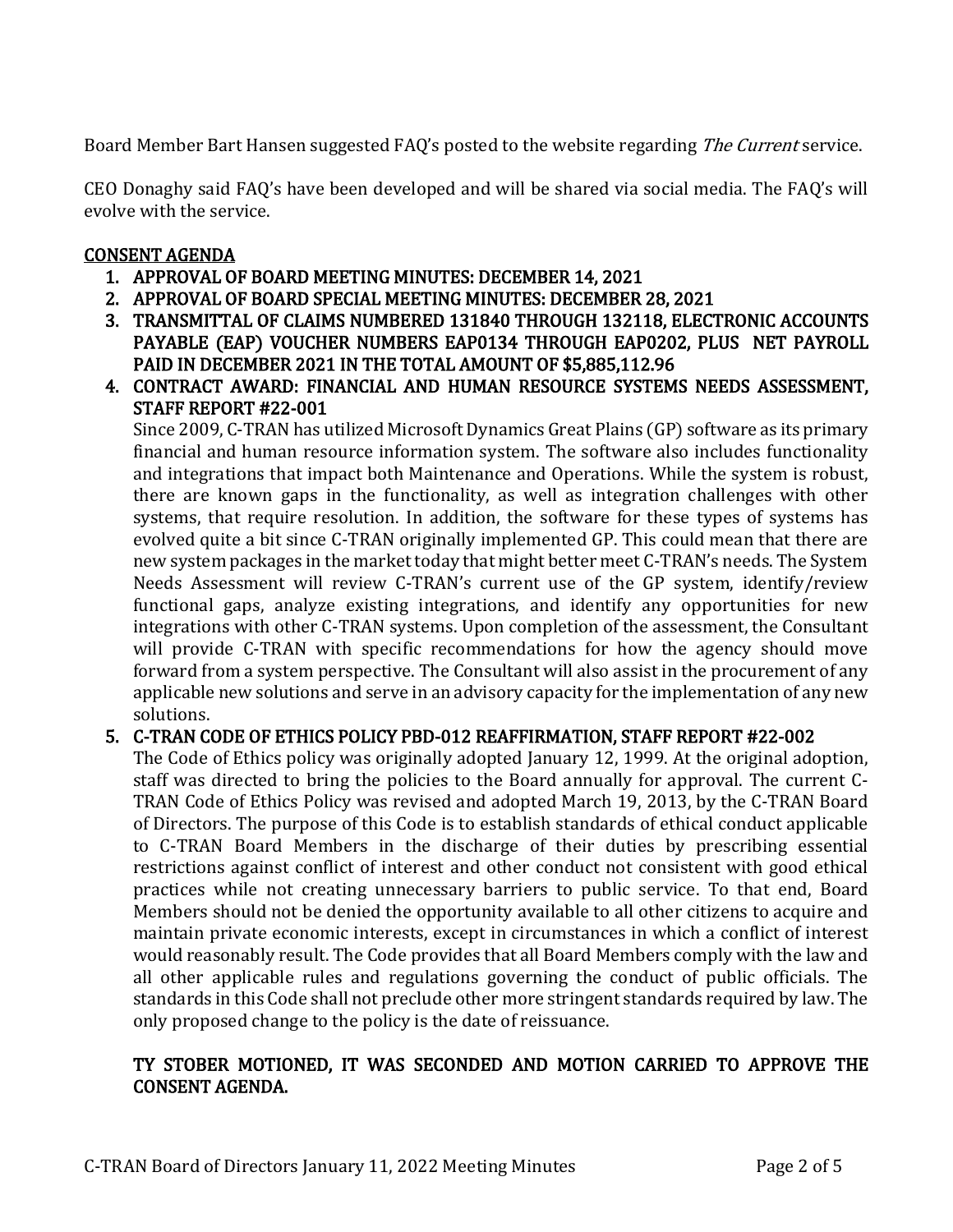#### ACTION ITEM

1. PRE-CONSTRUCTION ACTIVITIES AND SERVICES AT 6612 NE 18TH STREET, STAFF REPORT #22-003

Chief Operations Officer Inessa Vitko provided the staff report, as outlined in the PowerPoint presentation, attached to these minutes as Exhibit A.

At the December 8, 2020 Board meeting, the C-TRAN Board of Directors approved the purchase of the corner lot adjacent to 18<sup>th</sup> St. and 65<sup>th</sup> Ave, just to the south of C-TRAN's current Operations and Maintenance facilities, to help meet near and long-term expansion goals. The property located at 6612 NE 18th St. consists of a residence, multiple outbuildings, and underground storage tanks, which require several contractors to bring the property to a shovel-ready state for future development. To prepare the site for future construction and maintain property security, contracts for environmental assessments, utility locates, underground storage tank removal, surveying and lot consolidation, hazardous materials abatement, temporary fencing, demolition, and other services are required. Staff estimates the fencing will be installed by end of January 2022.

Board Member Ty Stober asked how long the temporary fencing will be installed, and expressed concern the aesthetic of the temporary fencing could impact neighboring businesses.

Chief Vitko said the temporary fencing will be installed during all phases of the project, to address any security concerns, estimated to be up to 24 months.

Board Member Stober said he does not consider fencing temporary if it is in place over 24 months.

Board Member Philip Johnson asked how a procurement for fencing could be completed in 20 days.

Chief Vitko noted that there are existing contracts in place for fencing for other C-TRAN projects that can be utilized.

CEO Donaghy said previous Board approvals for improvements at other adjacent C-TRAN properties including fencing. The subject property improvements have lagged behind due to issues with the tenant vacating the property. The goal is to have this project completed within 18 to 24 months.

### RON ONSLOW MOTIONED, IT WAS SECONDED, AND MOTION CARRIED TO AUTHORIZE THE CHIEF EXECUTIVE OFFICER TO EXECUTE CONTRACTS AND PAYMENTS FOR THE NECESSARY PRE-CONSTRUCTION ACTIVITIES AND SERVICES FOR 6612 NE 18TH ST., AND INSTALL TEMPORARY FENCING, IN AN AMOUNT NOT TO EXCEED \$710,352.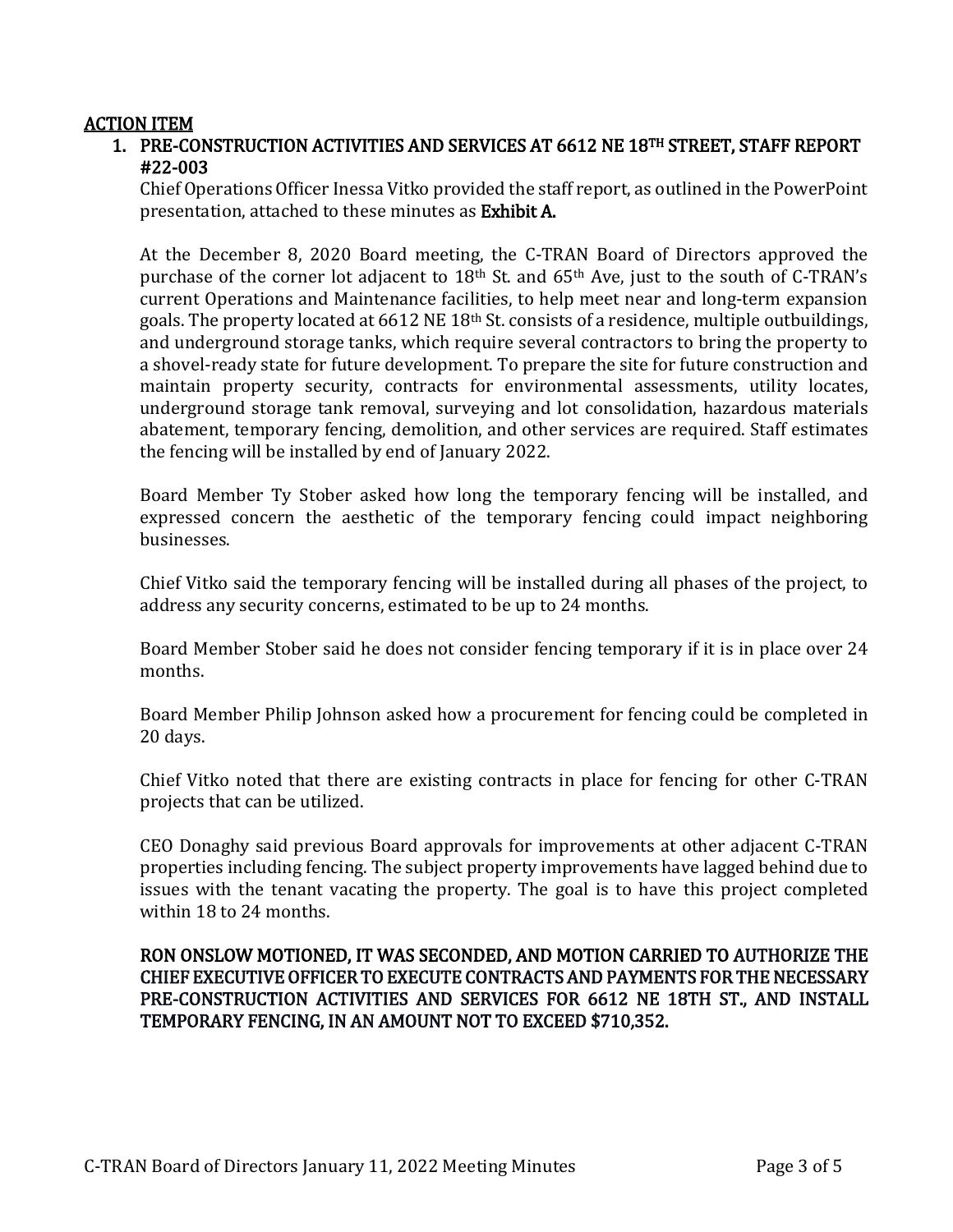## COMMUNICATIONS

From the Chair

1. Election of the 2022 C-TRAN Board of Directors Chair and Vice-Chair.

## RON ONSLOW NOMINATED TEMPLE LENTZ AS THE 2022 C-TRAN BOARD OF DIRECTORS CHAIR.

## EILEEN QUIRING-O'BRIEN NOMINATED RON ONSLOW AS THE 2022 C-TRAN BOARD OF DIRECTORS CHAIR. RON ONSLOW DECLINED THE NOMINATION

Hearing no further nominations, the nominations for Chair were closed.

#### THE MOTION TO ELECT TEMPLE LENTZ AS CHAIR CARRIED, WITH EILEEN QUIRING O'BRIEN VOTING NAY.

## TY STOBER NOMINATED RON ONSLOW AS THE 2022 C-TRAN BOARD OF DIRECTORS VICE-CHAIR.

Hearing no further nominations, the nominations for Vice-Chair were closed.

### THE MOTION TO ELECT RON ONSLOW AS VICE-CHAIR CARRIED.

Chair McEnerny-Ogle welcome Philip Johnson, representing the City of Battle Ground, to the Board.

#### From the Board

Board Member Quiring O'Brien thanked Chair McEnerny-Ogle for her service as Chair of the C-TRAN Board of Directors.

#### From the Chief Executive Officer

CEO Donaghy noted that C-TRAN has grown and been successful under the leadership of Chair McEnerny-Ogle, and with the support of the Board of Directors.

CEO Donaghy reported on the first two (2) days of the service changes, and is encouraged by the ridership data.

CEO Donaghy commended C-TRAN staff on their efforts during the recent weather event.

#### Board Member Jim Bennett joined the meeting at 6:06 p.m.

1. Interstate Bridge Replacement (IBR) Project Update CEO Donaghy provided the updated, as outlined in the PowerPoint presentation, attached to these minutes as Exhibit B.

#### From Legal Counsel

None